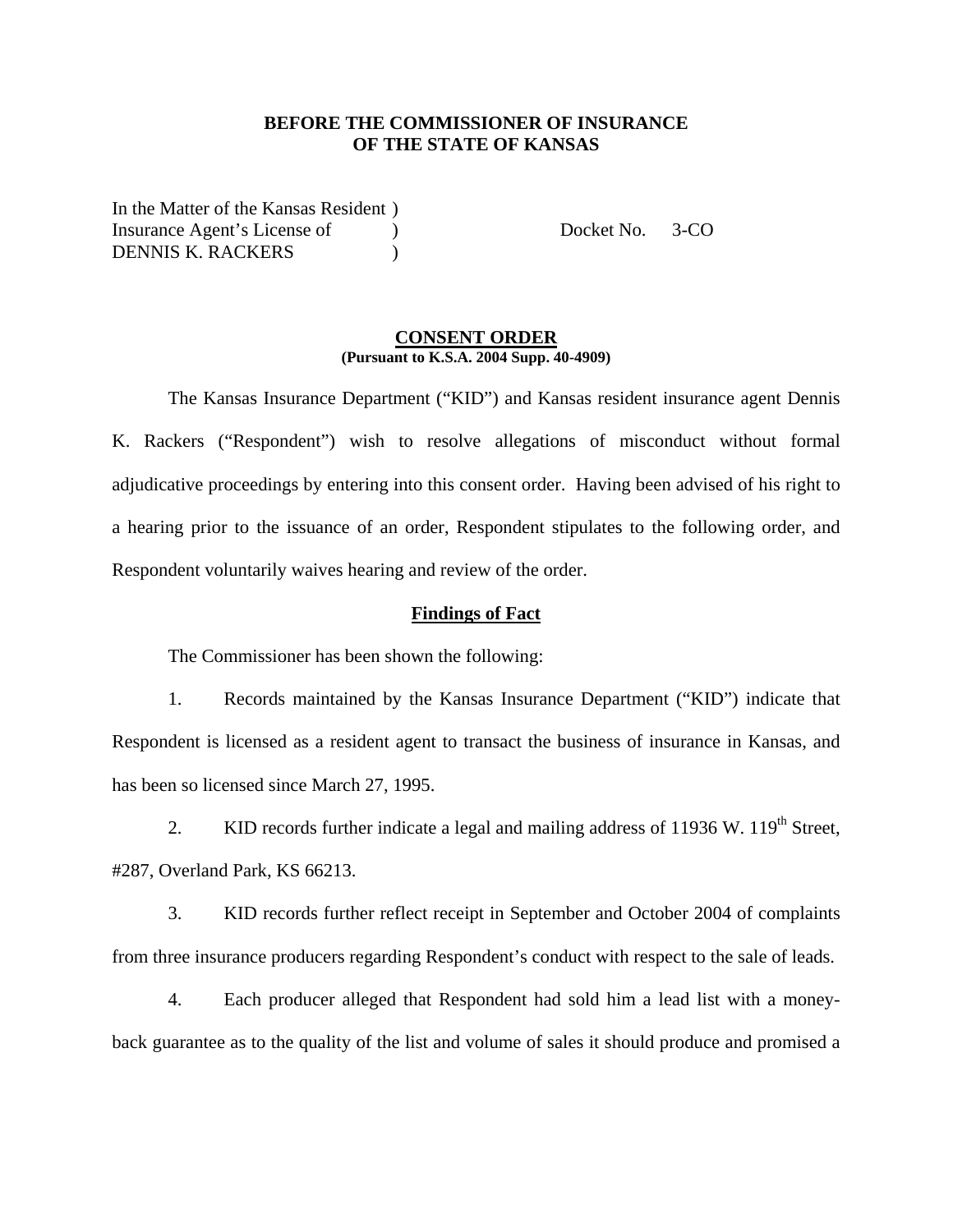requested refund but failed, despite repeated demands over a period of six months or more, to forward payment.

5. In one instance, Respondent reported to the Better Business Bureau that he had sent a check when, in fact, he had not.

6. In addition, Respondent's check to one producer for a partial refund of \$100, dated December 20, 2004, was returned unpaid for insufficient funds.

7. Based on those allegations, KID conducted further investigation into Respondent's business practices and concluded based on documentary evidence that Respondent had demonstrated dishonesty in his statements to the agents and Better Business Bureau regarding refunds and demonstrated financial irresponsibility in the conduct of his business, including but not limited to failure to reserve funds to satisfy potential demands for refunds.

8. Respondent agrees that evidence exists to support the allegations against him, and Respondent now agrees to admit to four incidents of financial irresponsibility during 2004.

#### **Applicable Law**

9. K.S.A. 2004 Supp. 40-4909(a) provides, in relevant part:

"The commissioner may deny, suspend, revoke or refuse renewal of any license issued under this act if the commissioner finds that the applicant or license holder has: . . . (8) Used any fraudulent, coercive, or dishonest practice, or demonstrated any incompetence, untrustworthiness, or financial irresponsibility in the conduct of business in this state or elsewhere . . .." K.S.A. 2004 Supp. 40-4909(a).

10. In lieu of taking any action under K.S.A. 2004 Supp. 40-4909(a), the Commissioner may censure the licensee or issue an order imposing an administrative penalty. K.S.A. 2004 Supp. 4909(h).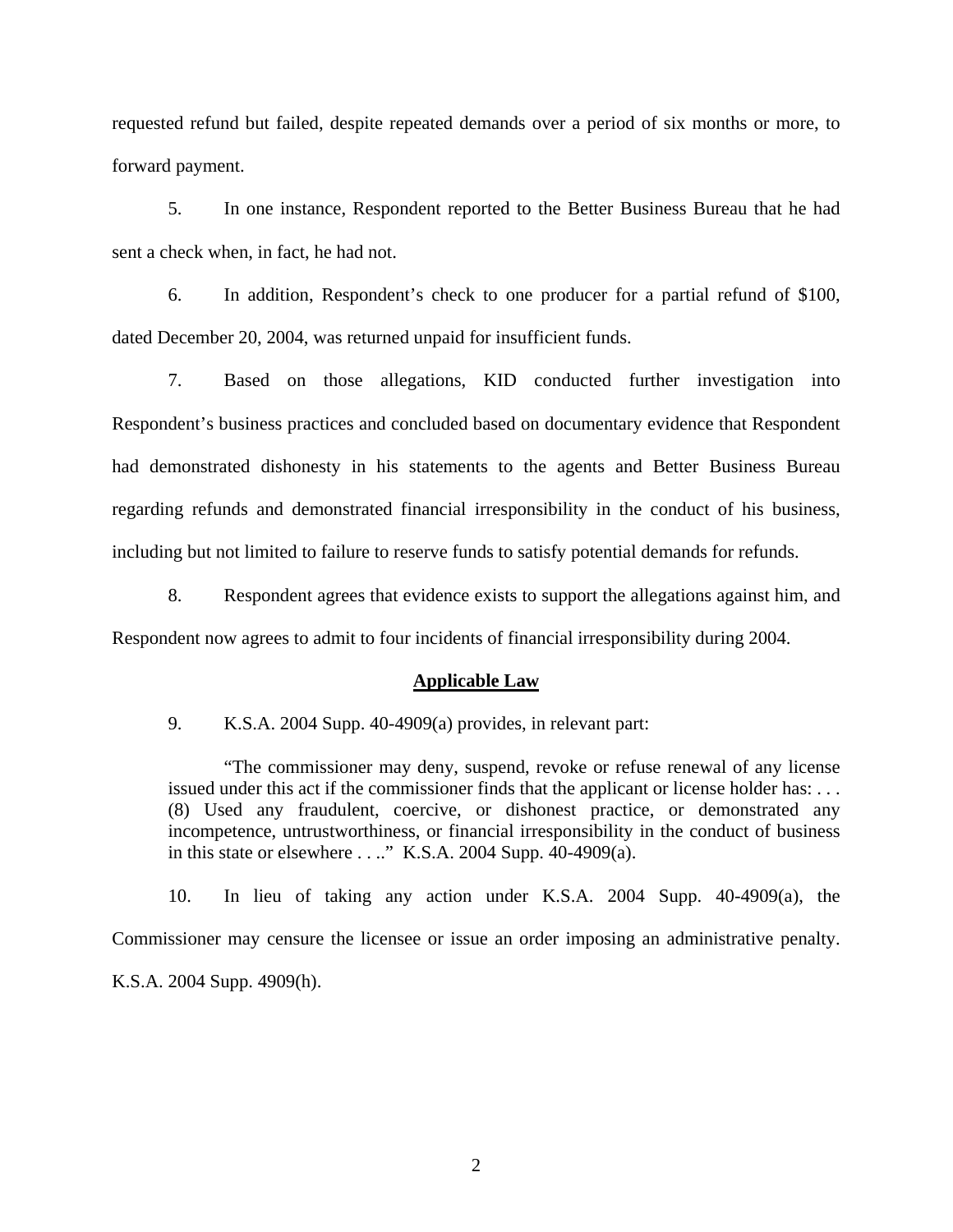11. The Commissioner may revoke any license issued under the Insurance Agents Licensing Act if the Commissioner finds that the interests of the insurer or the insurable interests of the public are not properly served under such license. K.S.A. 2004 Supp. 40-4909(b)

#### **Conclusions of Law**

12. The Commissioner has jurisdiction over Respondent as well as the subject matter of this order, and such order is in the public interest.

13. The Commissioner and Respondent agree that Respondent's alleged conduct is grounds for suspension or revocation pursuant to K.S.A. 2004 Supp.  $40-4909(a)(8)$ .

14. The Commissioner and Respondent agree to a penalty of \$500 for each of four violations of K.S.A. 2004 Supp. 40-4909(a)(8) pursuant to K.S.A. 2004 Supp. 40-4909(h) and further agree that the penalty will be suspended until Respondent's January 5, 2007, license renewal date.

15. The Commissioner and Respondent agree that suspension of the penalty is a matter of grace and not a right.

16. The Commissioner and Respondent agree that if, during the probationary period defined in ¶14, KID receives a well-founded complaint from a consumer, company, or other agent alleging conduct on the part of Respondent that would violate any provision of Chapter 40 of the Kansas Statutes Annotated (the insurance code), Respondent shall be notified that the penalty is immediately due and payable and that, if the penalty is not paid within 15 days, Respondent's license will be suspended until the penalty is paid in full.

17. The Commissioner and Respondent agree that a "well-founded complaint" shall be defined as a complaint the Commissioner, in her sole discretion, deems credible and

3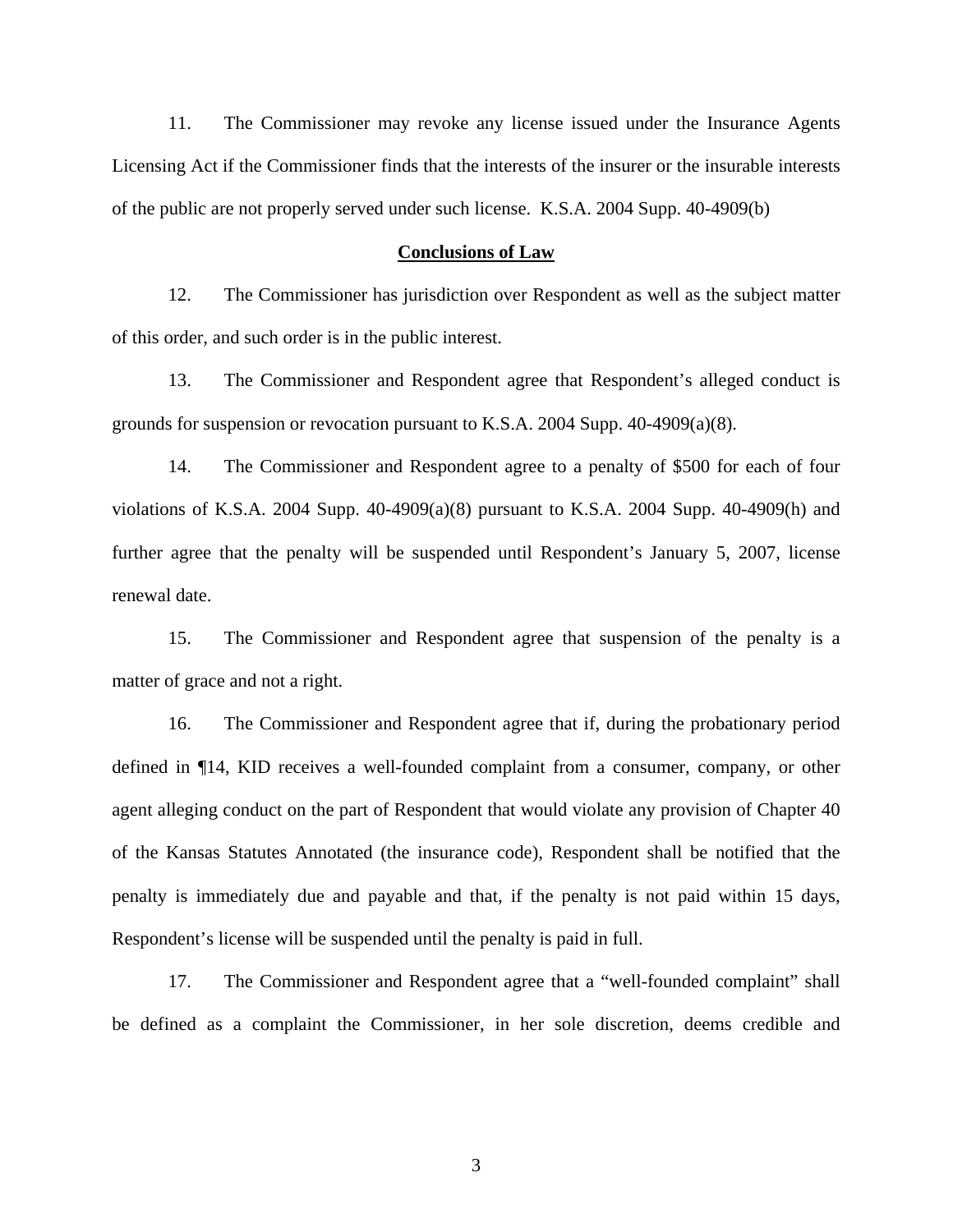supported by substantial evidence, and Respondent waives any challenge to the Commissioner's determination through the administrative hearing process or judicial review.

# **IT IS THEREFORE ORDERED BY THE COMMISSIONER OF INSURANCE**

**THAT Dennis K. Rackers shall be liable for a total administrative penalty of \$2000, which penalty shall be suspended until January 5, 2007, on the condition that Dennis K. Rackers** shall **CEASE AND DESIST** from violating any provision of Chapter 40 of the Kansas Statutes Annotated or any regulation promulgated thereunder.

**IT IS SO ORDERED THIS \_3rd\_ DAY OF MARCH 2004, IN THE CITY OF TOPEKA, COUNTY OF SHAWNEE, STATE OF KANSAS.** 



 \_/s/ Sandy Praeger\_\_\_\_\_\_\_\_\_\_\_\_\_\_\_\_\_\_\_\_ Sandy Praeger Commissioner of Insurance

BY:

 \_John W. Campbell\_\_\_\_\_\_\_\_\_\_\_\_\_\_\_\_\_\_\_ John W. Campbell General Counsel

 I hereby stipulate and agree to the Commissioner's findings of fact, conclusions of law, and order. Further, I hereby waive judicial review of the order.

> \_/s/ Dennis K. Rackers\_\_\_\_\_\_\_\_\_\_\_\_\_\_\_\_\_ Dennis K. Rackers Date

APPROVED BY:

 $/s$  Timothy J. Knopp Timothy J. Knopp *Attorney for Respondent Dennis K. Rackers*